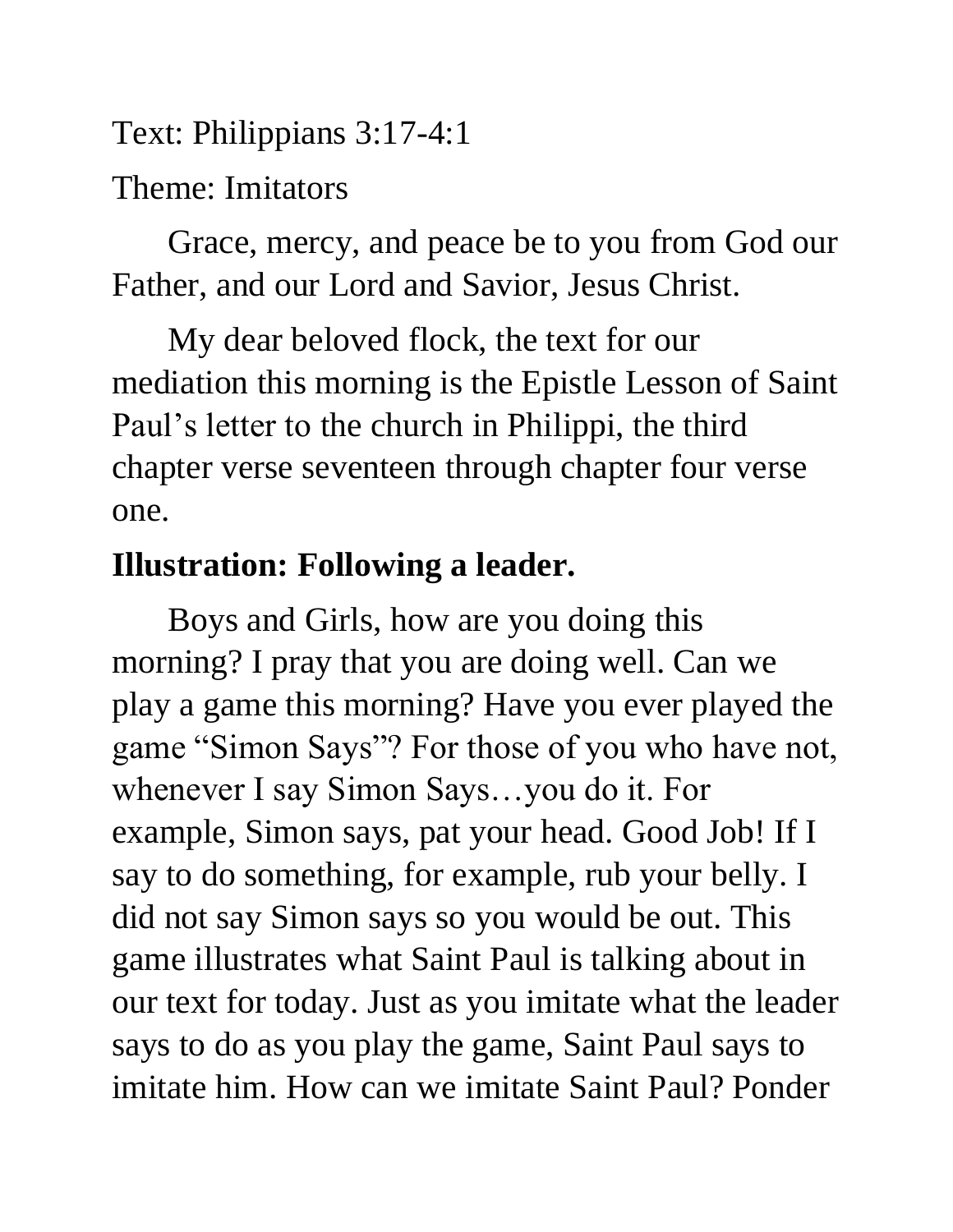that question as you listen to the rest of the sermon. You may go back to your seats and those who love you.

### **Saint Paul says to imitate Him**

In our text for today, Saint Paul says to imitate him in his Christian life. Now you may be wondering, how can we imitate someone as great as Saint Paul? He ranks highly among apostles and writers. He proclaimed the gospel to thousands of people, to commoners and kings. He had experienced the fellowship of sharing in Christ's sufferings. Most recently he had suffered the loss of his personal freedom for the sake of Christ. Yet that did not stop Saint Paul. He was a prolific writer. Most of the New Testament is full of Saint Paul's letters to the various Christian churches.

Yet as great as Saint Paul was, he knew that he was a sinner. He was a former persecutor of the church at large, seeking to kill the young Church with fiery passion, letting nothing stand in his way. He had not "arrived" spiritually or had reached the goal of perfection. Paul was still living in a sinful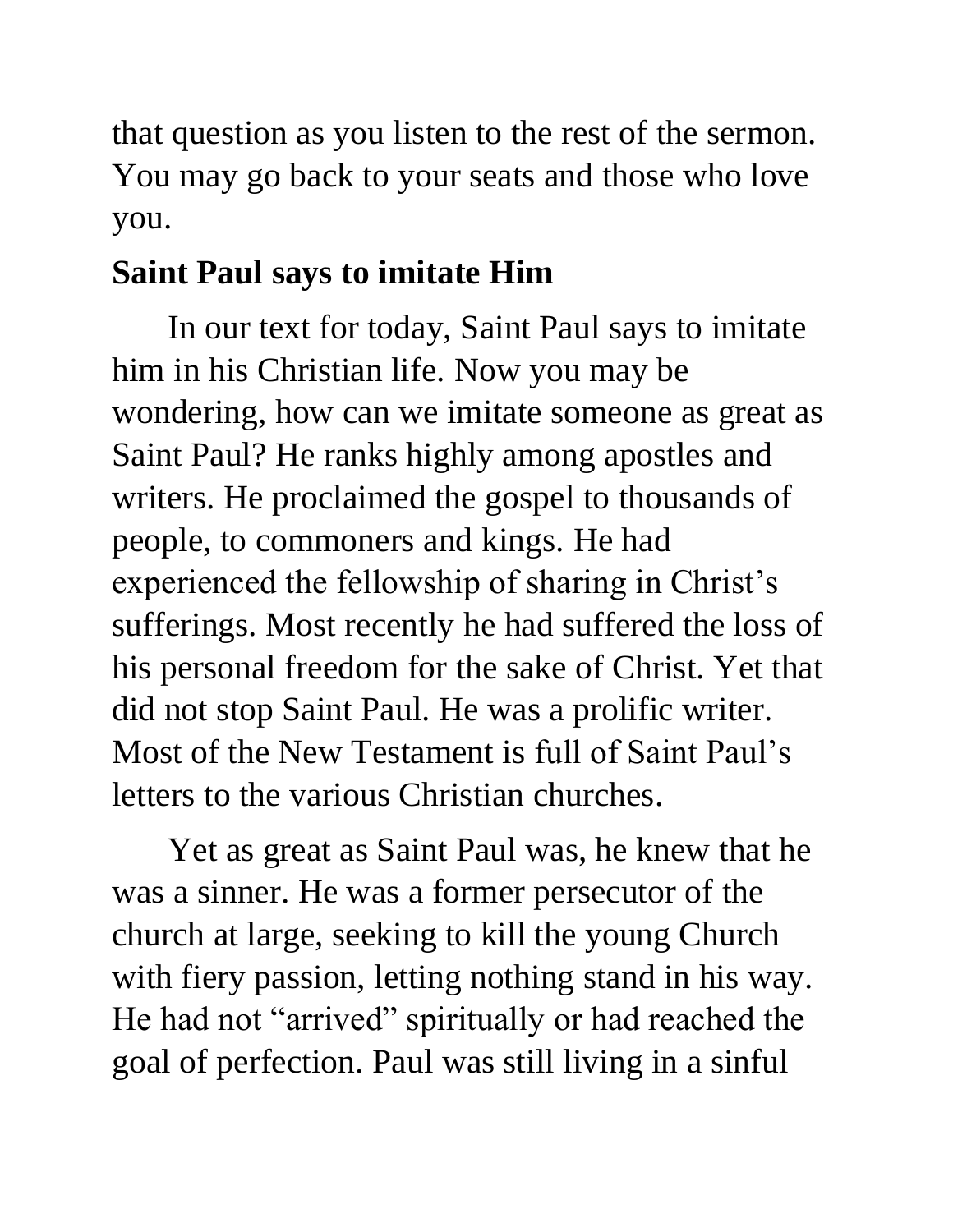world. He was still a sinner, still troubled by the weaknesses and failings of his sinful nature. Though he was a child of God by faith, he had not yet arrived at the point where he could perfectly and uninterruptedly serve God or enjoy the fullness of the blessings God had in store for him. That would have to wait until he entered heaven. Meanwhile he lived his life as a Christian in a constant striving for holiness. He pressed on toward perfection.<sup>1</sup> Thus why Saint Paul tells us to imitate him in his Christian walk as presses on towards the goal. He knows that he is not perfect but he continues to strive for that goal. He uses the example of a runner running a race. Every single atom of their being strains forward for one thing and one thing only. They press on for the end, to win the race and gain the reward.

We join with Saint Paul in this race as well. We know that we too are not perfect. We sin daily and greatly in our thoughts, words, and deeds. We break the Law of God often and stand condemned under it. No matter how we may try, we cannot free ourselves

<sup>1</sup> Kuschel, H. J. (1986). *[Philippians, Colossians, Philemon](https://ref.ly/logosres/pb71php?ref=Bible.Php3.12-4.1&off=2453&ctx=nformity+to+Christ.+~He+had+become+a+reve)* (p. 76). Northwestern Pub. House.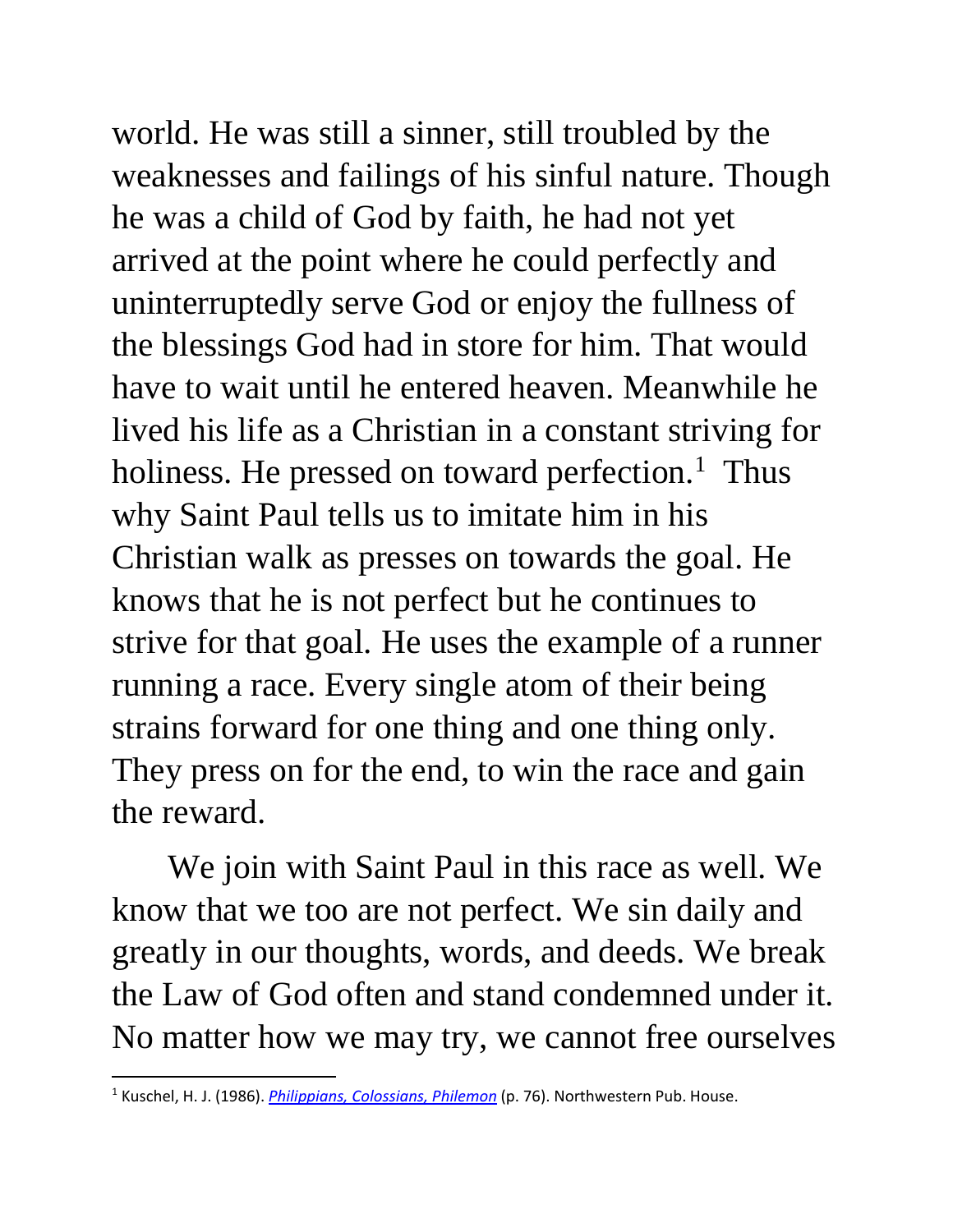of our sins. We will never be perfect. This fact might stop us from running the race. After all, if we cannot achieve it, why even bother trying in the first place? Under this mindset we could very easily become lazy or despaired or gave up striving for perfection<sup>2</sup> We do not stop running the race. We keep pressing forward, straining for that goal, not because we can achieve it on our own, but because Jesus Christ has done it for us on our behalf.

## **Ultimately, following our Lord to the cross, seeing His suffering, death and resurrection.**

We know and believe that what Jesus has done when He walked upon this earth, He did for me and you. In our place, Jesus lived a perfect life. Through His miracles, he shows that He is God in the flesh for us. Through His teachings, He teaches us the way to show that we are Christians upon this earth. Everything Jesus did, He did for you. Culminating in what took place in Jerusalem. Throughout this Lententide, we are following our Lord as He sets His face firmly toward Jerusalem. He goes, knowing

<sup>2</sup> Kuschel, H. J. (1986). *[Philippians, Colossians, Philemon](https://ref.ly/logosres/pb71php?ref=Bible.Php3.12-4.1&off=6506&ctx=+his+life+on+earth.+~That+did+not+mean+he)* (p. 78). Northwestern Pub. House.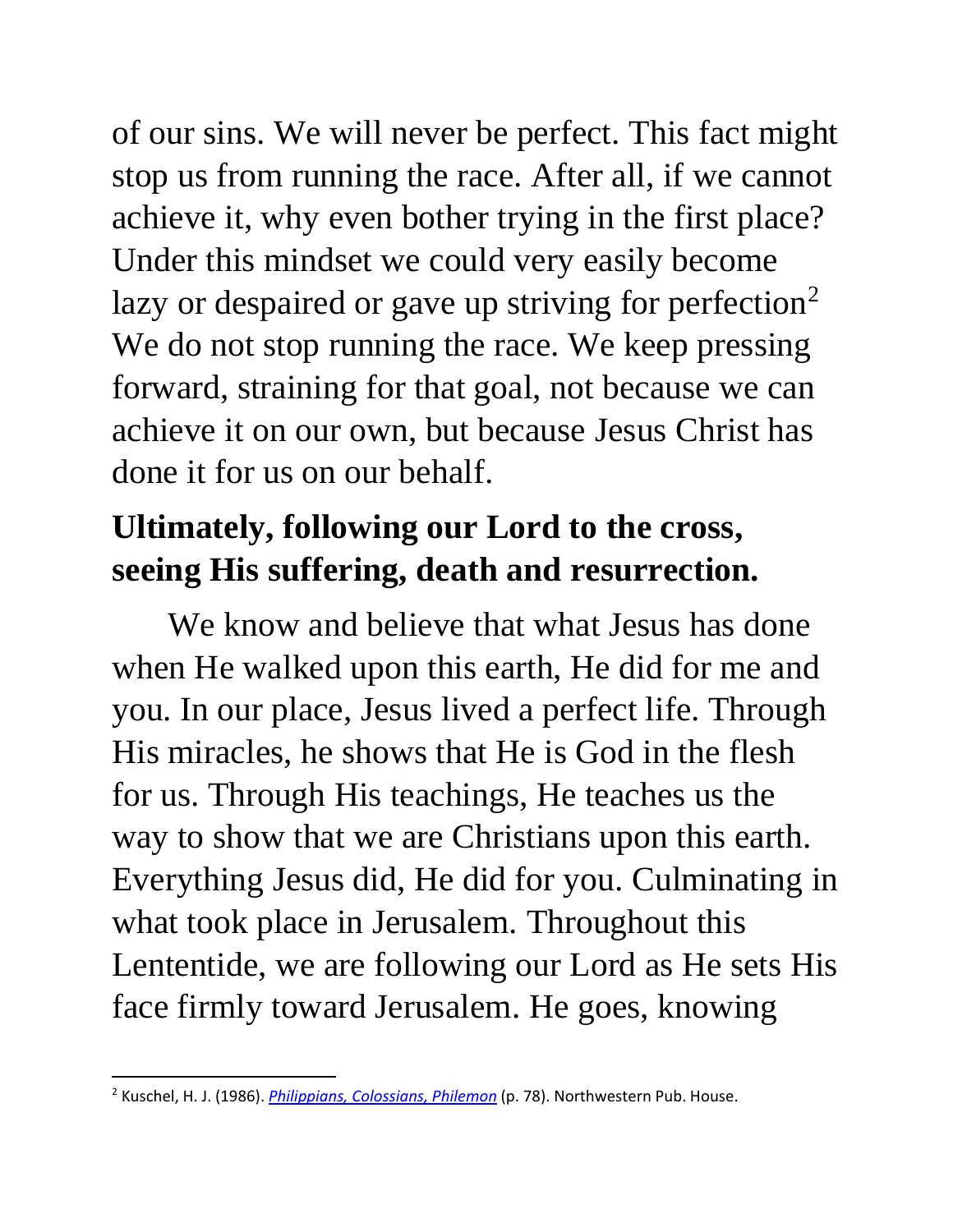what will happen. He will be betrayed into the hands of sinful men. These men will kill Him by crucifying Jesus on the cross. On the cross, He pays the price for every single one of our sins by the shedding of His holy, precious blood. Paying the price of our sins, a great exchange takes place. He takes our sins, removes them from us and gives to us His righteousness, His perfection.

Jesus does what we could never do. He gives us His perfection and makes us perfect. This is a present reality, something that we have right now. This encourage us to continue in faith and hope, knowing that while we will never achieve perfection on our own this side of heaven, our Lord has given it to us already. We know that we have it, and we look forward to the end, standing firm in the Lord.

# **Imitating Him as we live our lives, Christians= little Christs to those around us.**

Until that Day, we do not wait idlily. Rather, we are busy. We imitate the sacrifice of our Lord, as well as the sacrifice of Saint Paul, as we live out our daily lives. That is one of the reasons we are called